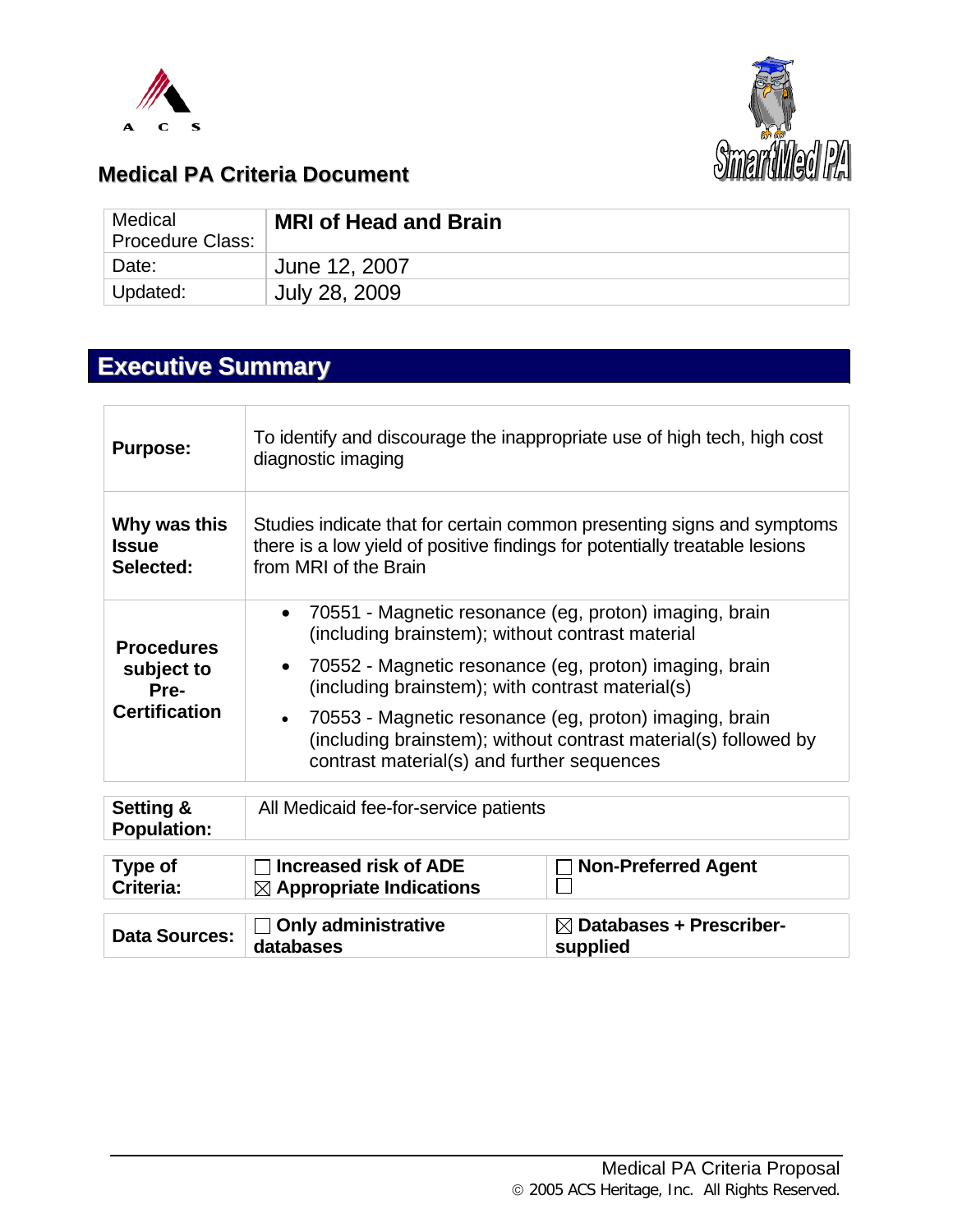### **Setting & Population**

- Procedure Group for review: MRI of Brain
- Clinical Indications: Isolated, Nontraumatic Headaches; others tbd
- Age range: All patients

### **Approval Criteria**

| Condition                                                                                                                                                           | <b>Submitted ICD-9</b><br><b>Diagnoses</b>                                                                       | Date Range |
|---------------------------------------------------------------------------------------------------------------------------------------------------------------------|------------------------------------------------------------------------------------------------------------------|------------|
| Migraine/non-traumatic headache                                                                                                                                     | 346-346.93, 349.31,<br>784                                                                                       | 12 months  |
| History of localized neurologic signs or<br>subjective numbness or tingling                                                                                         | 368-368.47, 368.8,<br>368.9, 782.0, 781-<br>781.99, 784.5, 780.4                                                 | 12 months  |
| History of lack of Motor Coordination                                                                                                                               | 781-781.99                                                                                                       | 12 months  |
| Conditions predisposed to intercranial<br>pathology; history of HIV-positivity or<br>cancer, or other populations at high risk<br>(e.g. immunocompromised patients) | 042, 191-191.9, 225,<br>228.02, 237.7, 279.3,<br>288-288.9, 340, 331.4,<br>331.5, 341-341.9,<br>742-742.9, 779.7 | 12 months  |
| <b>Idiopathic Normal Pressure</b><br>Hydrocephalus                                                                                                                  | 331.5                                                                                                            | 12 months  |
|                                                                                                                                                                     |                                                                                                                  |            |

#### **Patients with non-acute headache accompanied with or described as:**

- History of cancer
- History of localized neurologic signs or subjective numbness or tingling
- Rapidly increasing frequency of headache
- History of lack of motor coordination
- History of headache causing sleep disruption
- Sudden severe ("thunderclap") or headache radiating to the neck
- Temporal headaches in individuals aged 55 and older
- Conditions predisposed to intracranial pathology: history of HIV-positivity, or other populations at high risk, e.g. immunocompromised patients